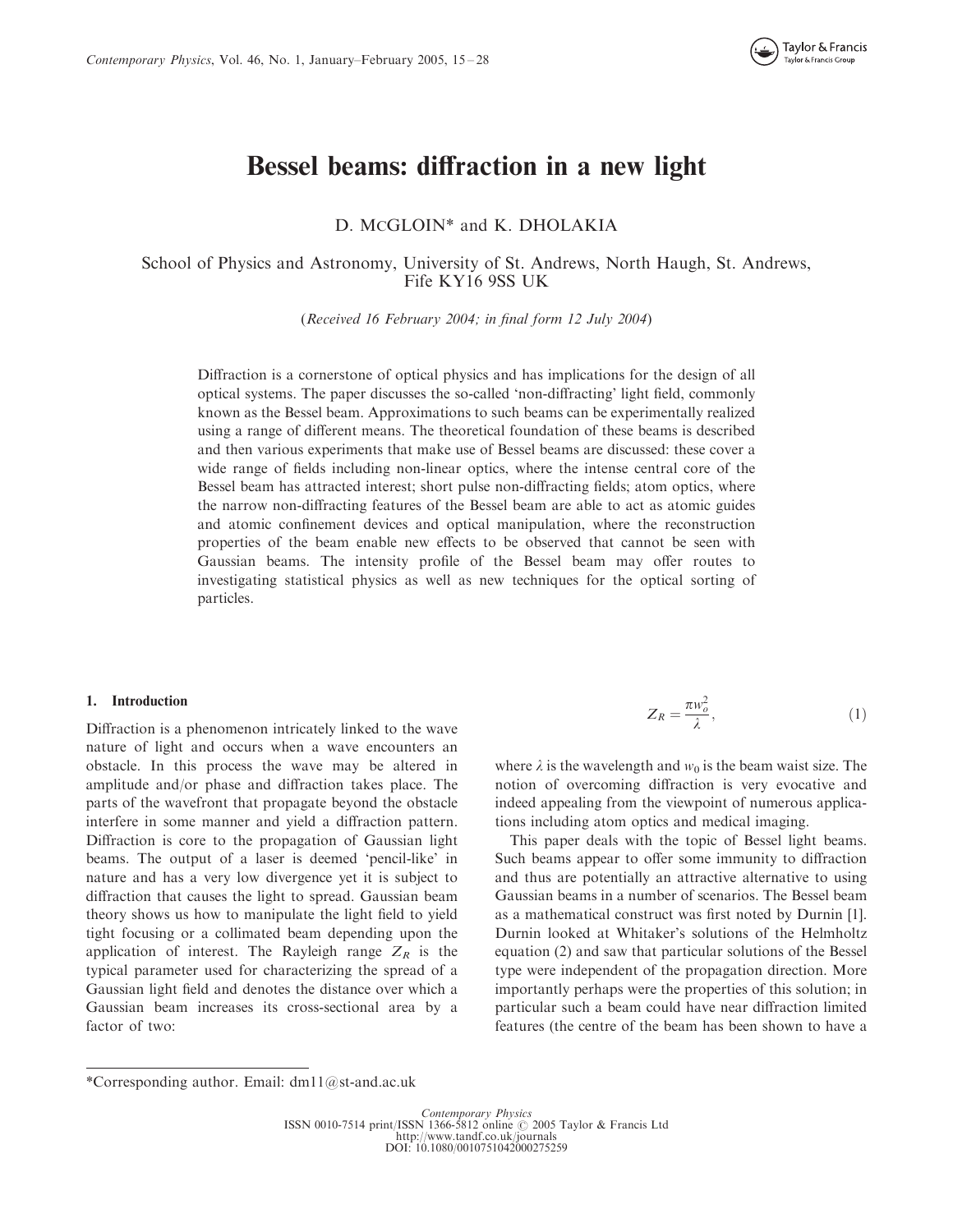minimum diameter of  $\frac{3}{4}\lambda$  with  $\lambda$  being the beam wavelength [1]) which did not encode. Of course the reality is a little [1]) which did not spread. Of course the reality is a little more down to earth. A Bessel beam gets its name from the description of such a beam using a Bessel function, and this leads to a predicted cross-sectional profile of a set of concentric rings. Mathematically the Bessel beam can contain an infinite number of rings, and so over an infinite area would carry infinite power. So the conclusion must be that we cannot make a Bessel beam. What Durnin and coworkers went on to show [3] was that one could make an approximation to a Bessel beam (a quasi-Bessel beam) experimentally which possesses the properties of the mathematical entity over a finite distance.

The concept of a 'non-diffracting' beam proved rather controversial at first, and perhaps still remains so, with a comment [4] published in Physical Review Letters relating to Durnin, Miceli Jr and Eberly's original Bessel beam paper [3] suggesting that the Bessel beam was really just a line image and was nothing particularly new: it was just something akin to Poisson's spot [5]. Durnin *et al.* explained [6] that there were many ways of generating line images and that they need not exhibit the properties of the Bessel beam. Still the idea remains anathema to some; four years after the original paper was published a second comment was published [7] suggesting that, depending on interpretation, the Bessel beam was not non-diffracting at all. This is a point that must be borne in mind: 'what do we mean by a non-diffracting beam in the case of a Bessel beam?'; as Durnin et al. emphasized in their reply to the second comment [8], 'We have confirmed that beams exist whose central maxima are remarkably resistant to the diffractive spreading commonly associated with all wave propagation'. That is, when we compare a Bessel beam to a Gaussian beam the comparison we are making is between the central core of the Bessel beam and a Gaussian beam of similar spot size and it is this central core that is propagation invariant.

In this paper we explore the idea of Bessel light beams and look at some of the applications that they have found in the last decade. After elucidating the basics of Bessel beam generation, applications in non-linear optics, atom optics, micromanipulation and studies in the pulsed regime will be reviewed.

## 2. Properties and generation of Bessel beams

An ideal Bessel beam can be described by

$$
E(r, \phi, z) = A_0 \exp(ik_z z) J_n(k_r r) \exp(\pm in\phi)
$$
 (2)

where  $J_n$  is an *n*th-order Bessel function,  $k_z$  and  $k_r$  are the longitudinal and radial wavevectors, with  $k = \sqrt{k_z^2 + k_r^2} =$  $2\pi/\lambda$  ( $\lambda$  being the wavelength of the electromagnetic radiation making up the Bessel beam) and r,  $\phi$  and z are the radial, azimuthal and longitudinal components respec-

tively. The intensity structure for a zeroth-order Bessel beam is shown in figure  $1(a)$ . Beams described by higher order Bessel functions ( $n>0$ ), the high-order Bessel Beams (HOBBs), have a phase singularity on the beam axis and hence have a non-diffracting dark, rather than bright, core [9]. The intensity profile for a first-order Bessel beam is shown in figure  $1(b)$ .

The result that garners the most attention is that this solution to the Helmholtz equation satisfies the equality, that for propagation in the  $z$  direction, the intensity,  $I$ , obeys:

$$
I(x, y, z \ge 0) = I(x, y) \tag{3}
$$

This means that there is no change in the cross-section as the beam propagates and thus the beam can be considered diffraction free, or propagation invariant. One way of thinking about the Bessel beam is to consider a set of plane waves propagating on a cone. Each propagating wave undergoes the same phase shift,  $k_z\Delta z$  over a distance  $\Delta z$ . This decomposition of the Bessel beam into plane waves manifests itself in the angular spectrum (figure 2) of the beam, which is a ring in  $k$ -space. Thus the optical Fourier transform of a ring will result in a Bessel beam, and this is how Durnin et al. [3] first experimentally observed an approximation to a Bessel beam, as is detailed below.

The decomposition of the beam into plane waves also gives a means to characterize the Bessel beam, that of the opening angle of the cone defined by the waves traversing its surface. The angle:

$$
\theta = \tan^{-1} \frac{k_r}{k_z} \tag{4}
$$

can be used to define the central core spot size of the beam, which is given by (from the properties of the zeros of a Bessel function):

$$
r_0 = \frac{2.405}{k_r} \tag{5}
$$



Figure 1. Bessel beam intensity profiles: (*a*) for a zerothorder beam and  $(b)$  a first-order beam  $(J_1)$  beam). Both beams have the same  $k_r$  values.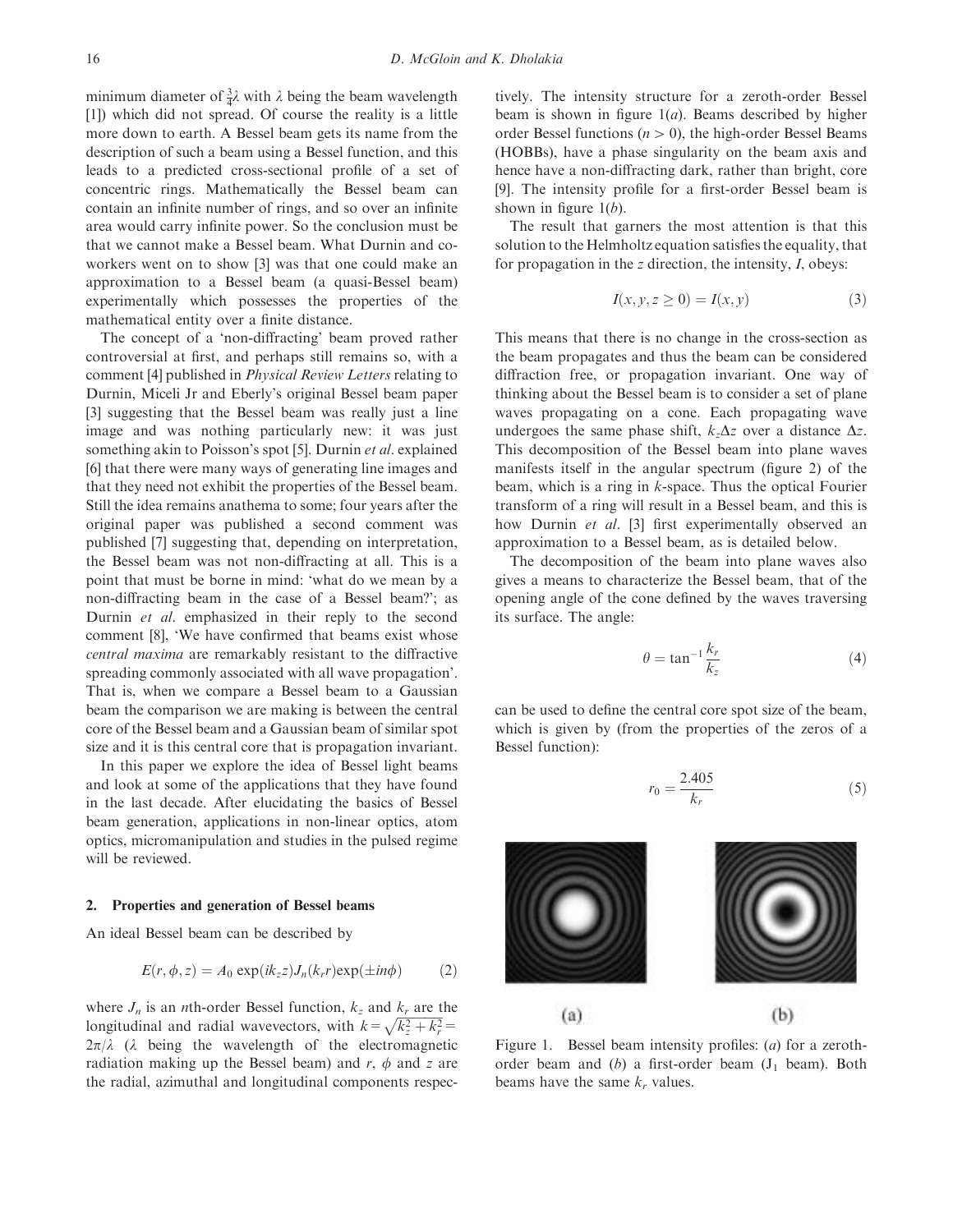

Figure 2. Angular spectrum of a Bessel beam: (*a*) intensity profile of Bessel beam. With its accompanying angular spectrum – the Fourier transform of the Bessel function is a ring in  $k$ -space; (b) shows how the  $k$ -vectors of the Bessel beam propagate on a cone.

Since the Bessel beam can be considered as a set of waves propagating on a cone it also possess another interesting property, that of reconstruction [10, 11]. If we place an object in the centre of the beam, the waves that create the beam are able to move past the obstruction, casting a shadow into the beam, but ultimately reforming the intensity of the profile beyond the obstruction. The distance after which the beam is able to reform is given, from a simple geometric argument, by:

$$
z_{\min} \approx \frac{ak}{2k_z} \tag{6}
$$

Where  $a$  is the width of the obstruction measured from the beam centre. The reconstruction effect can be seen in figure 3.

It is useful to note that the Bessel beam has its energy (or power) evenly distributed between its rings [12, 13], so the more rings the beam has the lower the energy in the central core: important in many experimental situations (although a larger number of rings comes with an increased propagation distance). Durnin et al. [12] showed that this fact did not necessarily mean that a Bessel beam could not carry power as efficiently as a Gaussian beam, which one might naively expect. Indeed optimized Gaussian and Bessel beams are comparably efficient at transporting power. They also showed that the depth of field of a Bessel beam could be made far larger than that of a Gaussian but at the expense of power in the central core.

The fact that a Bessel beam can be considered as being made up from plane waves propagating on a cone also leads to the realisation that the nodes of the beam correspond to a  $\pi$  phase shift between adjacent rings, a fact demonstrated by Lin et al. [13].

The generation of a Bessel beam can be carried out in a number of ways. The Bessel beam can be thought of as the Fourier transform of a ring – and this was how Durnin et al. [3] (see also the tutorial account in [14]) initially observed a Bessel beam. A ring (an annular slit) was placed in the back focal plane of a lens to form the beam, using a setup similar to that shown in figure 4. The opening angle of this cone is given by:



Figure 3. Bessel beam reconstruction. The figure shows a cross-section of the Bessel beam as it propagates from left to right. The axicon that creates the beam is present (within the mathematical model that generates the figure) at the hard left of the figure. The intensity profile of the Bessel beam is seen to reform even after encountering an obstruction. The obstruction is approximately one-fifth of the way along the figure from the left and covers the central core of the beam. This reconstruction is due to the conical wavefronts of the beam.

$$
\tan \theta = \frac{d}{2f} \tag{7}
$$

where  $d$  is the diameter of the ring and  $f$  the focal length of the imaging lens.

Geometrically we can estimate the propagation distance as:

$$
z_{\text{max}} = \frac{R}{\tan \theta} \tag{8}
$$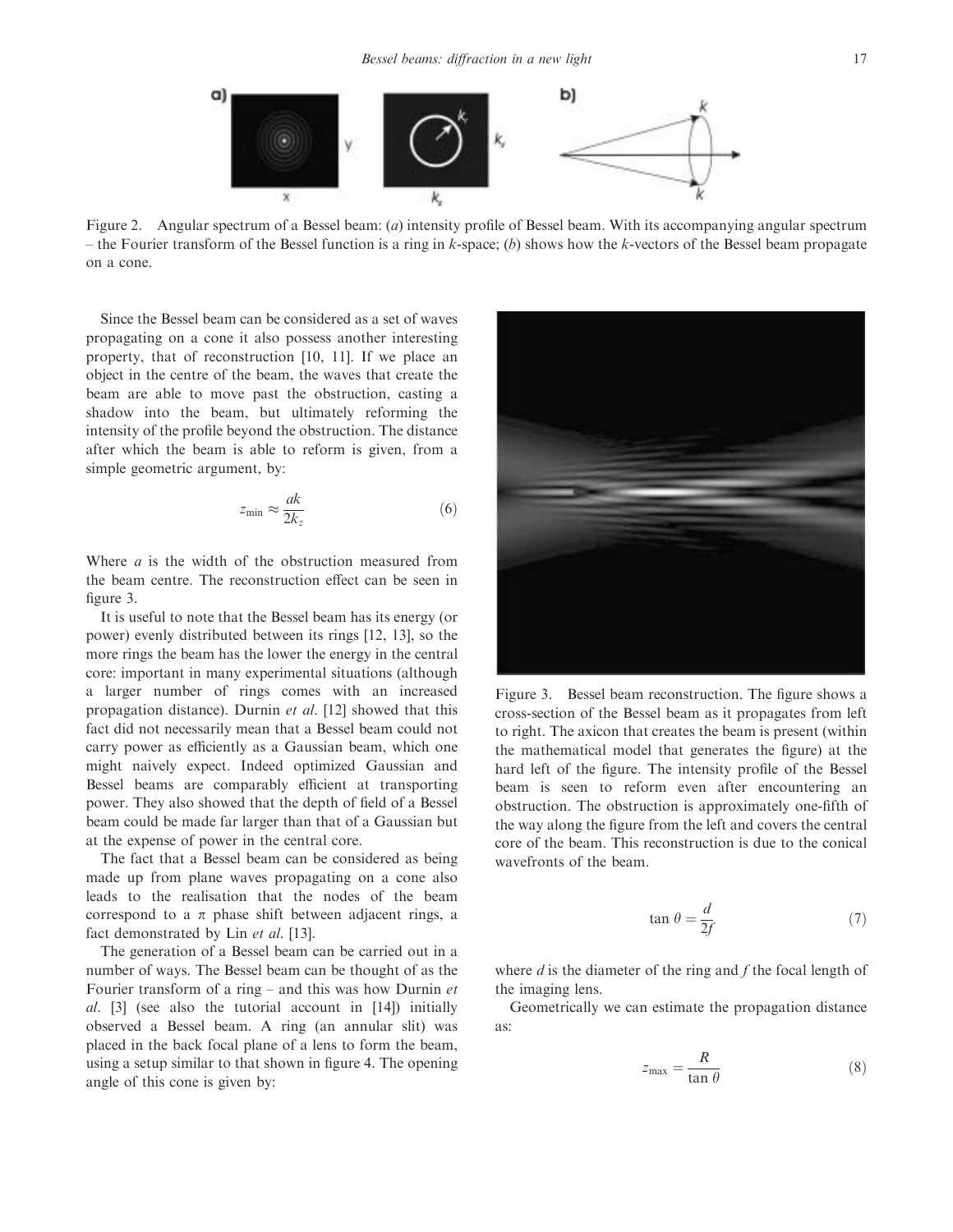

Figure 4. Creation of a Bessel beam by placing an annular aperture S with a diameter  $d$ , in the back focal plane of a converging lens of radius R. The Bessel beam is created from a plane wave P. The Bessel beam, denoted B in the figure has a propagation distance of  $z_{\text{max}}$ .

(where  $R$  is the radius of the imaging lens) which, from (3), can be estimated as  $(k/k_r)R$ , when we consider the beam close to the optic axis. Durnin *et al.* [3] also found that the on-axis intensity of the beam oscillated rather widely before falling off rapidly at the end of the propagation distance. Further, while the initial experimental results demonstrated very clearly the properties of the Bessel beam, the method of generation is rather inefficient, as most of the incident power (from a Gaussian laser beam) is obstructed by the annular slit. For this method it was shown that the Bessel beam had both the smallest spot size and longest depth of focus, i.e. propagation distance, when compared to a Gaussian beam and an Airy disc created using the same generating lens [13] and that the peak intensity of the Bessel beam was the smallest of the three cases.

A Bessel beam may also be created using an axicon [15, 16], or conical lens element. This idea is shown in figure 5, and quite neatly illustrates the concept of a Bessel beam as being made up of a set of waves propagating on a cone. The opening angle of the cone is given by:

$$
\theta = (n-1)\gamma \tag{9}
$$

where *n* is the refractive index of the axicon material and  $\gamma$ is the opening angle of the axicon. Therefore we can also say, that for the axicon generated beam:

$$
z_{\text{max}} = \frac{k}{k_r} w_0 \approx \frac{w_0}{\theta} \tag{10}
$$

The use of an axicon is a far more efficient method of Beam generation than the annular slit as it utilises the whole, or at least most of, the incident Gaussian beam. Using an axicon removes the rapid on-axis intensity oscillation associated



Figure 5. Creation of a Bessel beam making use of an axicon lens A. In this case the Bessel beam is formed using a Gaussian beam G. As in figure 4 the Bessel beam has a finite propagation distance given by  $z_{\text{max}}$ .

with the annular slit method, giving a far smoother intensity variation, as is shown in figure 6. The alignment of the illuminating beam with the axicon is critical in producing a Bessel beam. Any oblique illumination results in an element of astigmatism being introduced and this leads, not to an on-axis spot with a set of concentric circles, but rather to a chequerboard type pattern. This has been studied by several authors  $[17-19]$ .

Other efficient methods of creating Bessel beams exist, including those using holographic techniques, which imprint the appropriate phase of a Bessel beam onto an incoming Gaussian beam. These can be static, etched holograms [20]; or variable holograms made using computer controlled devices such as spatial light modulators [21, 22]. It is also possible to use a Fabry – Perot cavity in combination with an annular aperture [16, 23] which produces a more smoothly varying intensity profile than the annular slit with lens combination. Uehara and Kikuchi showed that it was possible to create a Bessel beam inside an  $Ar^+$  laser cavity [24]. However in this approach the effective beam propagation distance is only slightly longer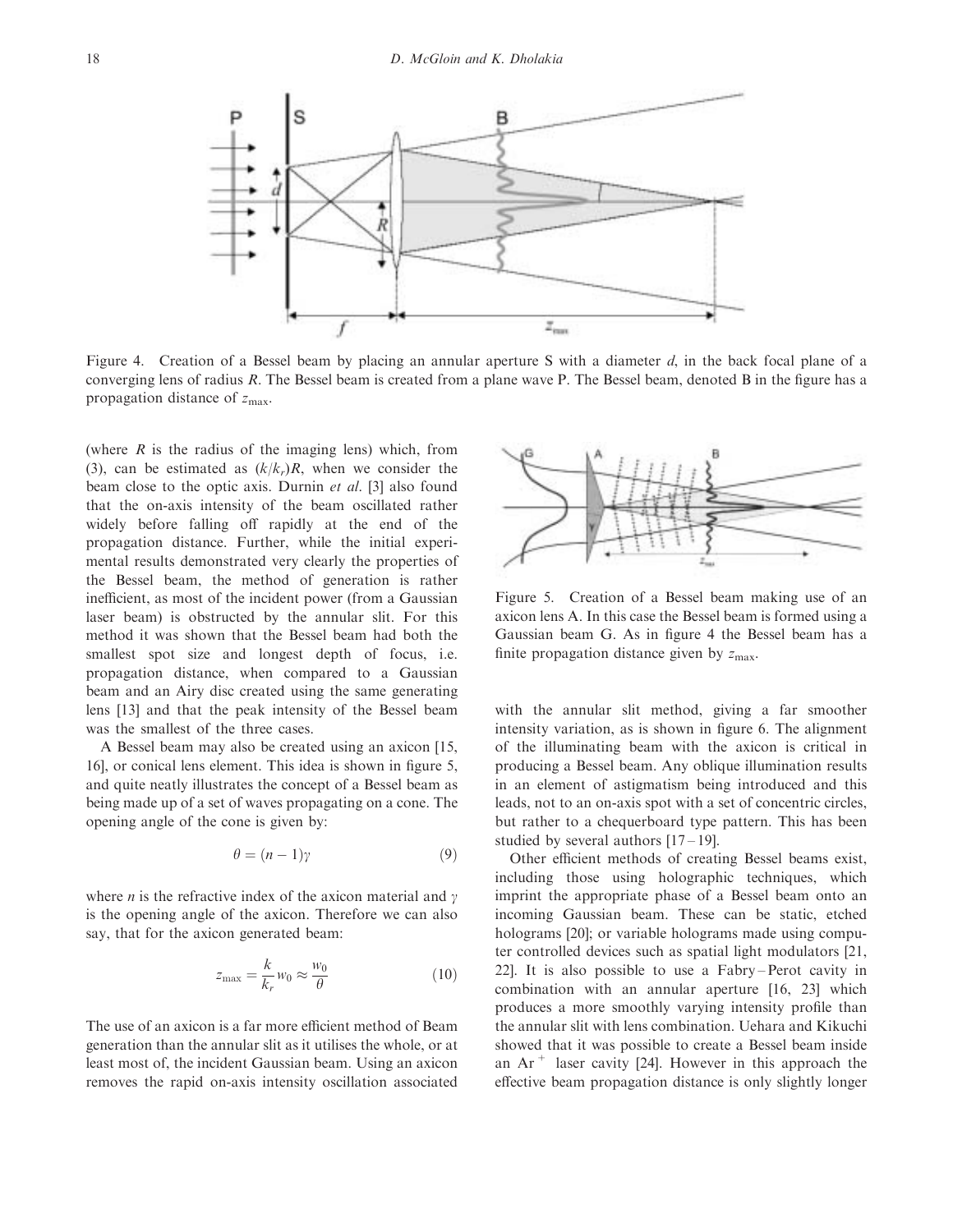

Figure 6. Intensity variation along the beam propagation direction for an experimental approximation of a Bessel beam beam created using (a) an axicon with a hard aperture illuminated with a plane wave; and  $(b)$  as in  $(a)$  but with Gaussian beam illumination; (c) makes use of a Gaussian beam illuminating an axicon with no hard aperture.

than a comparable Gaussian beam and so this technique is perhaps not that useful. More recently there have been other proposals to create Bessel beams inside cavities containing axicon elements  $[25-29]$ , as well as the experimental demonstration of such a cavity, generating a zero-order beam, in a dye laser [30].

In discussing Bessel beams it would be remiss not to point out that there are other families of non-diffracting beams. The Bessel beam is a circularly symmetric light pattern, but just as we have elliptical Gaussian laser modes so we have an elliptical family of non-diffracting beams which are described by Mathieu functions and these are called Mathieu beams  $[31-33]$ . In Cartesian co-ordinates we have the plane wave solutions, while another member of the non-diffracting family, a parabolic solution, has recently been found by Bandres et al. [34].

### 2.1 High-order beams

We return briefly to the class of Bessel beams described by higher-order Bessel functions, i.e  $n > 0$  in equation (1). These were first observed shortly after the demonstration of zero-order beams by Vasara et al. [20] using computer generated holograms; later this method was looked at in more detail by Paterson and Smith [35]. Such beams were subsequently generated using alternative methods such as using a spatial light modulator [22], an axicon illuminated with a Laguerre-Gaussian beam [36, 37] as well as propagating a zeroth-order beam through a biaxial crystal [38]. Jarutis *et al.* examined the case of focusing a LaguerreGaussian beam with an axicon in detail and calculated the complex amplitude of such a beam to be:

$$
c_1(r, \phi, z) = a_0 \sqrt{2\pi k_r \omega_0} \left(\frac{z}{z_{\text{max}}}\right)^{l + \frac{1}{2}} \exp\left(-\frac{z^2}{z_{\text{max}}^2}\right) \exp\left[i\left(l\phi - \frac{l\pi}{2} - \frac{\pi}{4}\right)\right] J_l(k_r r) \tag{9}
$$

where  $l$  is the azimuthal mode index of the Laguerre-Gaussian beam illuminating the axicon, while  $r$ ,  $\phi$  and z denote cylindrical beam co-ordinates. The use of such beams has allowed the production of interesting nondiffracting patterns by making use of interfering Bessel beams [21, 39, 40]. They are also of interest because they carry orbital angular momentum [41] which is associated with the inclined wavefronts of such beams, and is discussed more in the section on micromanipulation below.

There is significant interest in beams which carry optical vortices  $[42-45]$ : these are intensity nulls associated with phase singularities in the beam. Both Orlov et al. [40] and Schwarz et al. [46] have investigated the propagation of Bessel beams carrying optical vortices. In particular Orlov et al. examined the case of superimposed Bessel beams carrying vortices and found that in the near field (here the near field indicates the Bessel beam itself) the vortex structure is richer than in the far field (a ring in the case of the Bessel beam, see figure 2). This was confirmed both experimentally and theoretically. Schwarz et al. [46] examined the propagation of Bessel beam with an embedded vortex placed away from the beam axis. This was achieved by passing a zero-order beam through a phase grating containing a phase dislocation. They show that the vortex, in contrast to what one sees with a Gaussian beam, actually moves toward and ends up in the beam centre as the beam propagates. Bouchal [47] has examined the case of an on-axis obstruction, in both intensity and phase, and has shown that the Bessel beam is able to reconstruct itself around such obstructions. This is work that has been experimentally examined by Garcés-Chávez et al. [48].

Recent work [49] has shown the demonstration of socalled 'fractional' Bessel beams, where the order  $n$  of the Bessel function is non-integer. Such beams can be easily generated with computer generated holograms and have a non-rotating 'sprinkler' type intensity profile, in which the normally solid inner ring of the integer Bessel beams has a hole in it (see figure 7).

# 2.2 Beam propagation

The 'non-diffracting' nature of the Bessel beam has fuelled much interest over the years and the properties of such beams have been widely investigated. For instance Chávez-Cerda [50] has interpreted the Bessel beam as being made of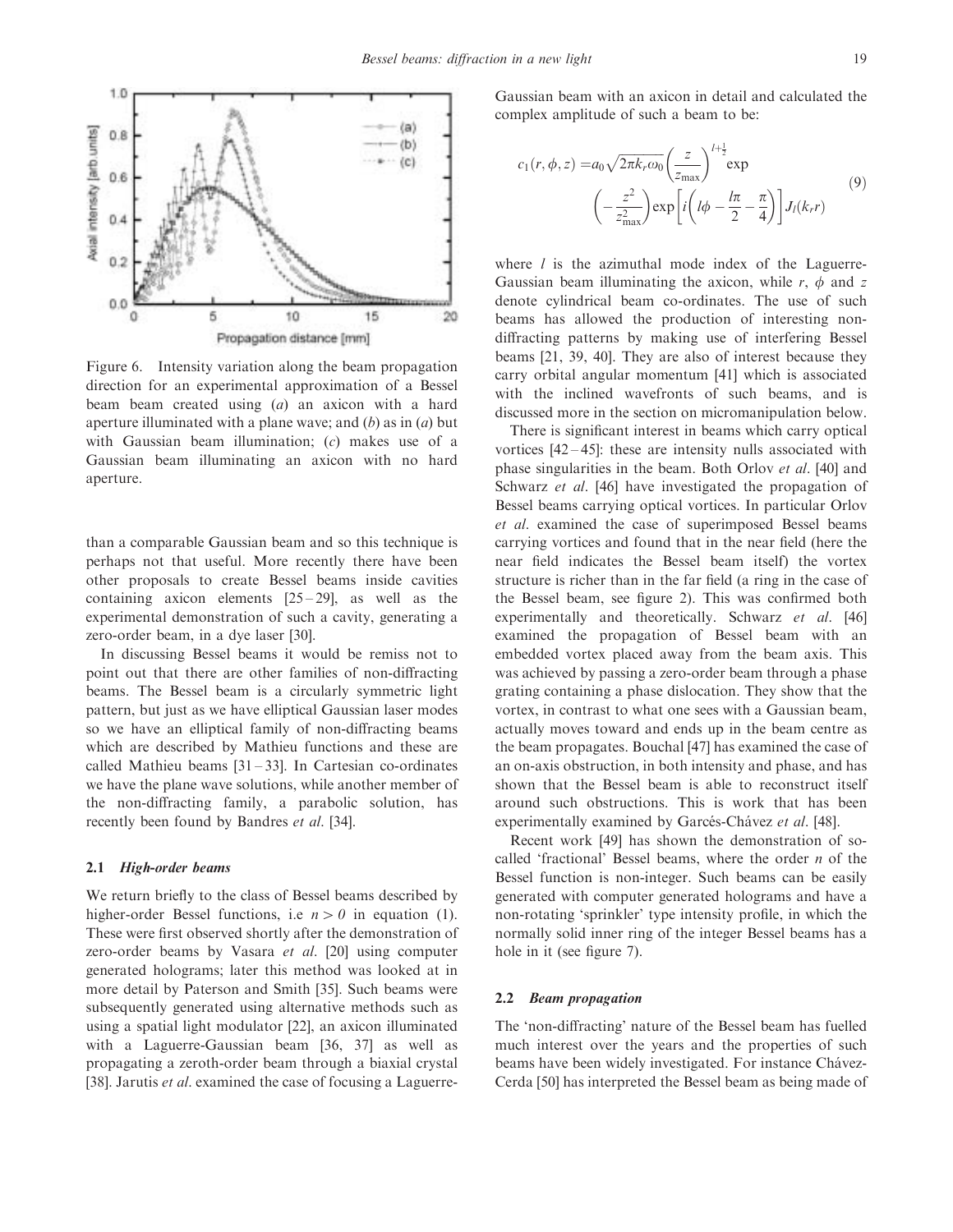

Figure 7. Simulations of fractional Bessel beams: (a) shows a fractional Bessel beam with  $n = 4.5$  and (d) shows the phase of this beam; (b) shows an integer Bessel beam with  $n=4$  and (e) shows the phase of this beam; (c) shows the fractional Bessel beam in (a) after it has propagated 300 mm while (e) shows the integer Bessel beam in (b) after propagating a similar distance. (Printed with permission from [48].)

a superposition of travelling waves described by Hankel functions, which are Bessel functions of the third kind. In this basis the Bessel beams cannot have an infinite extent, while still describing the observed propagation properties of the beams. The notion of propagation invariance has been extended to more complicated beam intensity structures. Paterson and Smith [51] examined the case of a non-diffracting beam whose intensity pattern rotated with propagation while still maintaining the non-diffracting properties of the Bessel beam. These 'helicon' waves are superpositions of higher order Bessel functions.

Bouchal has examined the possibility of creating arbitary intensity patterns that are diffraction free [52]. This idea could be realized by illuminating a Fourier filter, such as an annular disc placed in the back focal plane of a lens. A source then illuminates an amplitude mask placed in front of the filter. Making use of diffuse, incoherent light sources, in such a system leads to better replication of the original amplitude profile, as destructive interference effects are minimized. By appropriate choice of filter it may be possible to use this technique to carefully control the three-dimensional propagation of non-diffracting fields. The generation of somewhat simpler non-diffracting arrays using diffractive elements has also been studied by Lautanen et al. [53].

The superposition of Bessel beams has also been of interest. Jaroszewicz et al. [54] examined the possibility of making even narrower core Bessel type beams by interfering two zero-order beams with different radial and

longitudinal wavevectors together. The central core can be made almost arbitrarily small, although this is accompanied by a dramatic loss in intensity. This work was later extended to treat the interference of Bessel beams of differing order (e.g.  $J_0$  and  $J_2$  beams). Experimental work on interfering Bessel beams has also been undertaken [55] where beams with different radial wavevectors are interfered. The resulting beams show self-imaging effects, confirming earlier theoretical work [56].

#### 3. Experiments

In the previous sections we have discussed the generation and some of the interesting properties of the Bessel beam. In the following sections we turn our attention to the applications that have been found for such beams, and indicate where these have been successful or not, while looking to future applications of the Bessel beam.

## 3.1 Optical manipulation

The optical manipulation of particles using Bessel beams was demonstrated by Arlt et al. [57] in 2001. Micromanipulation using optical tweezers [58] is a well established technique which makes use of the optical gradient force to trap and confine microscopic particles at the focus of a laser beam. The Bessel beam has some advantages and disadvantages over this technique. The main disadvantage is that such beams do not have a specific focus and thus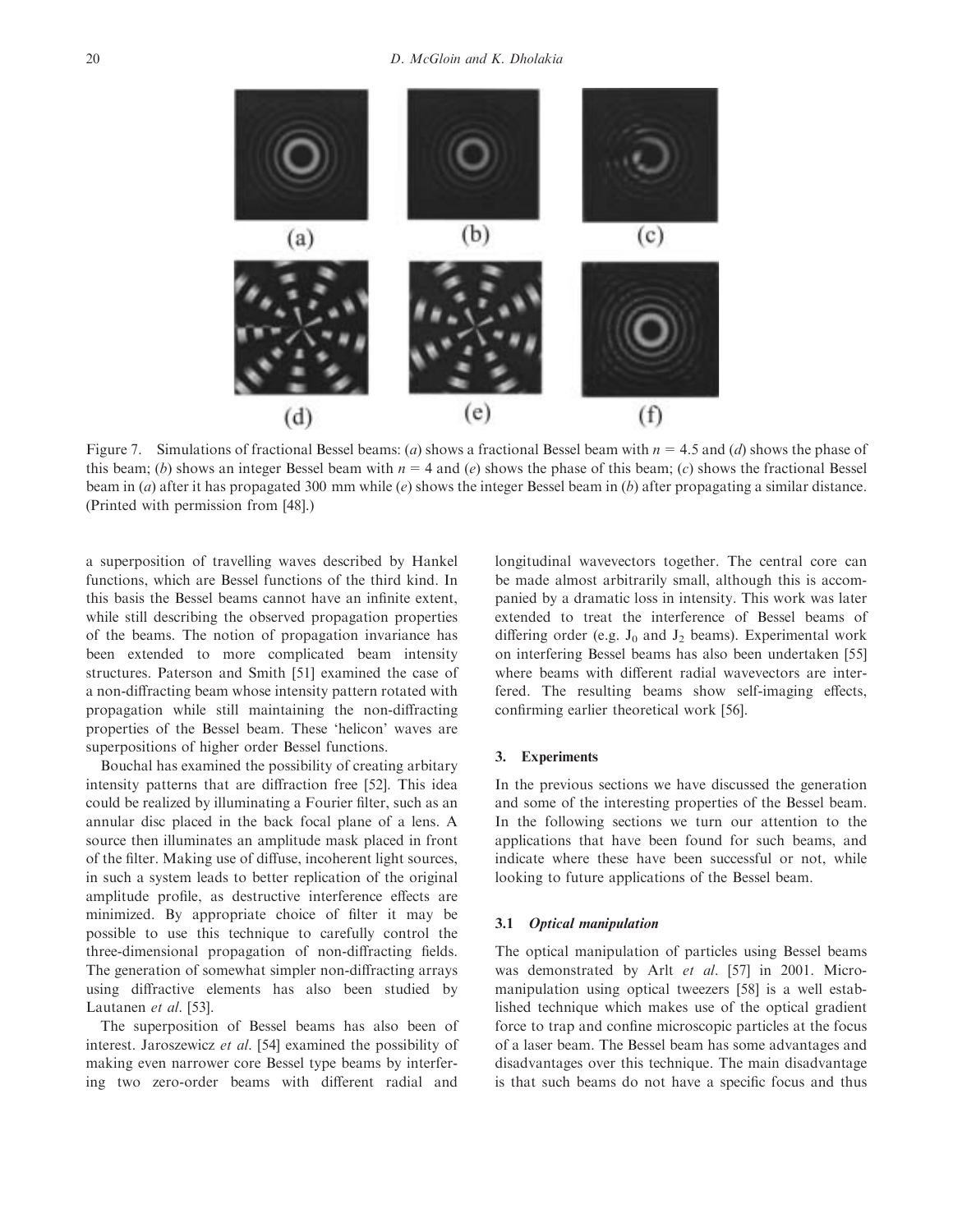cannot form a genuine three-dimensional optical trap. Particles can however be confined in two dimensions and pushed up (or down) against a sample coverslip. An example of a typical experimental setup is shown in figure 8. The long, thin central core of the Bessel beam makes it possible to trap long thin objects, such as rods and E-coli with relative ease. The ability to trap simultaneously both high and low refractive index particles in a Bessel beam is made possible by its ring structure  $[59-61]$ . Low index particles can be caught in the dark regions between the bright rings, while high index particles are caught in the rings themselves. High-order Bessel beams (HOBB) can also be used for micro-manipulation and can be used to study the orbital angular momentum of light beams [48, 59], including the first demonstration of the transfer of orbital angular momentum to a low-index particle, as shown by Garcés-Chávez et al. [59]. The first observation of the simultaneous transfer of spin and angular momentum to a particle which is not positioned on the beam axis was also observed using a Bessel beam [62] and the ring structure of the beam allowed the quantification of the spin rates of the particles as a function of radius. In this experiment the HOBB was circularly polarized, and this polarization state was altered by passing the light through a birefringent particle which rotates as the spin angular momentum of the light is transferred to the particle. The orbital angular momentum was transferred via scattering and is a result of the inclined wavefronts of the HOBB.

The reconstruction properties of the Bessel beam have also found use in optical micromanipulation. Standard



Figure 8. Experimental setup to create Bessel beam optical tweezers. The beam from an infrared laser is expanded using the beam expander  $f_1 - f_2$  before passing through the axicon to form a Bessel beam. This beam is then telescoped down to the appropriate size for optical tweezing using the second telescope  $f_3 - f_4$ . The beam is then sent through a microscope sample where the tweezing takes place. The microscope objective, white light illumination and CCD camera are used to image the sample.

optical tweezers are made from highly focused Gaussian beams and such is the divergence of the beam that the optical forces even a few microns away from the focal point may be insufficient to trap particles. Also the forces generated at the focus will draw any particle in, meaning that a standard optical trap can only trap particles a very small distance from the focus of the beam, and if multiple particles are trapped they will form stacks (stacks are formed due to the trapping forces a small distance away from the beam focus still being large enough to trap particles, so if a particle is trapped and another particle moves near the focus it is unlikely to push the trapped particle out of the trap but rather get drawn into the trap above the first particle). It is not possible to trap multiple particles simultaneously that are spatially separated by large (millimetre, say) distances. Reconstruction makes such manipulation possible. If a particle is trapped by a Bessel beam, the reconstruction of the beam around the object means that the beam reforms at a point beyond the object, and this beam can then be used to trap another particle. Thus a one-dimensional array of particles can be trapped and manipulated simultaneously [60]. As shown in figure 9 the particles can be separated by distances



Figure 9. Reconstructing Bessel beam optical tweezers. Making use of the experimental setup in figure 8 the Bessel beam in this experiment passes through not one, but two sample chambers, separated by 3 mm. Due to the long propagation distance of the beam coupled with the reconstruction properties of Bessel beams, particles in both chambers can be manipulated simultaneously.  $(a-c)$  show a particle being tweezed in chamber I, with each figure showing different z-positions. Thus in  $(c)$  the beam has reformed despite tweezing a particle at the bottom of the cell in (*a*).  $(d-f)$  show the same beam tweezing a particle in chamber II, with (f) indicating that the beam has reformed again by the time it exits the second chamber.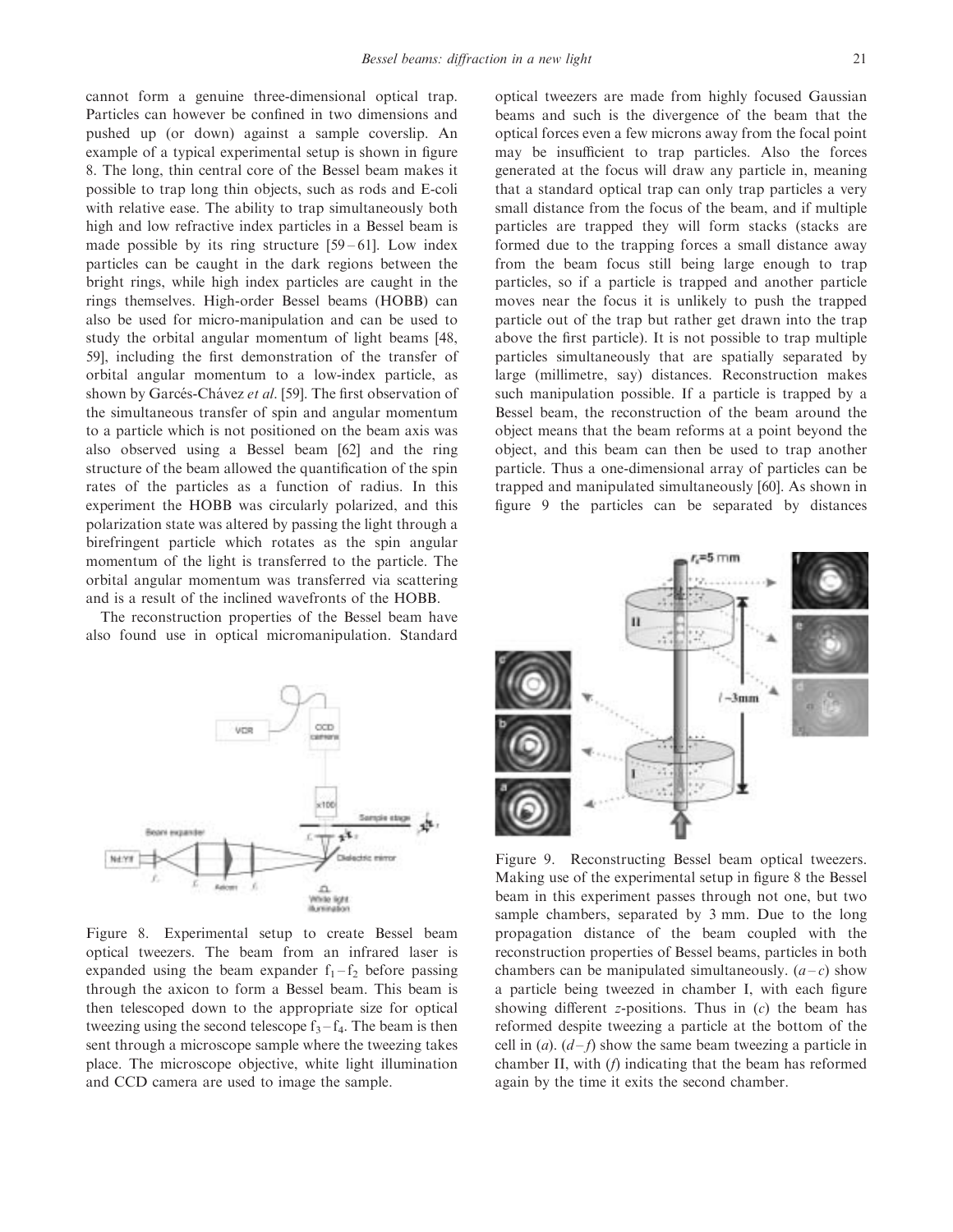approaching a centimetre and this is limited by the propagation distance of the beam (so long as the beam can keep reconstructing it can trap particles). The particles can be in different sample chambers but can still be manipulated simultaneously. The distance after which the beam reconstructs after encountering a particle is to some extent dependant on the refractive index properties (not just the size) of the particle and this may be an aid to the characterisation of particles and used for example in differentiating cancerous from non-cancerous cells.

While the Bessel beam does not provide a true threedimensional trap, the confinement of the central core, coupled with an ever present source of radiation pressure, leads to the idea of controlled long distance optical guiding. This has been demonstrated for extended distances. In, for example, [63], particles are guided for a distance over 3 mm in a beam with a central core diameter of 5.6  $\mu$ m. This has to be compared to the 23  $\mu$ m Rayleigh range of a Gaussian beam with comparable beam waist and demonstrates the ability of the Bessel beam to provide long range point to point optical guiding of particles.

Bessel beams are also finding application in the areas of statistical physics which examine how particles with inherent Brownian motion act in the presence of an external potential. The interest stems from the fact that activated escape from a metastable state underpins many phenomena right across the physical sciences and many of the theoretical predictions have yet to be experimentally studied. A particle in an optical trap is an excellent system with which to elucidate the underlying physics of this situation [64]. Such a particle undergoes Brownian motion within the trap [65] and can be thermally activated to escape from the trap region. The motion of a particle in a harmonic potential as well as ratchet-like potentials can be studied [66]. Activation (jumping) over a barrier is given by an exponential law of the form  $T_K = t_R \exp (\Delta U/kT)$  where T is the temperature,  $\Delta U$  the difference in optical potential experience by the object and  $t_R$  is a characteristic time for the process. Studies of the escape and synchronisation of a particle between two adjacent optical tweezers traps has been observed [67].

In recent work, it has been recognized that the Bessel beam offers an important avenue for studying such activation in a 2D circularly symmetric optical potential [63]. The geometry of the Bessel beam is advantageous in some respects for this work. The fall in amplitude of the light beam has a reciprocal relationship to the radius with the central 'non – diffracting' core providing the most intense region of the beam. The large number of rings of the beam can thus be employed to assist in the amalgamation process and we can make use of this thermal activation to load particles from a large area (2.5  $\times$  10<sup>-9</sup> m<sup>2</sup>) into the beam centre. The first study of this type of loading used an optical guiding geometry where particles were seen to

accumulate within beam centre when a tilt was applied to the beam [68]. This tilt created a washboard-like potential (see figure 10). A washboard potential is again a rather ubiquitous and seminal form of landscape across the physical sciences. In this instance it was possible to create directed transport of particles towards the beam centre. This in turn meant that the 'non-diffracting' central maximum of the beam was loaded with particles collected from a  $50 - 100$  micron radius. In contrast to previous guiding using light beams this offers obvious advantages: the outer rings act to direct particles towards the beam centre: once loaded there they were constrained by the gradient force to a narrow region at beam centre and pushed along the beam propagation direction by radiation pressure.

Researchers have also recently started to look at the idea of this hopping in a vertical geometry where the actual transit of microscopic objects between rings of an untilted Bessel beam may be observed in real time [69]. It is important to stress that this is in the absence of any flow. Figure 11 shows this for 2.3 micron spheres with time denoted for each frame. Interestingly when we place



Figure 10. A tilted 'washboard' potential. The upper left figure shows the Bessel beam cross-section intensity profile with a line profile of the potential created by such a beam shown in the upper right. Note that all the Bessel function zeros go to zero. In the tilted case at the bottom of the figure a bias has been added that lifts the zeros. This enables particles trapped in the beam to move towards the centre of the beam more rapidly that in the untilted case.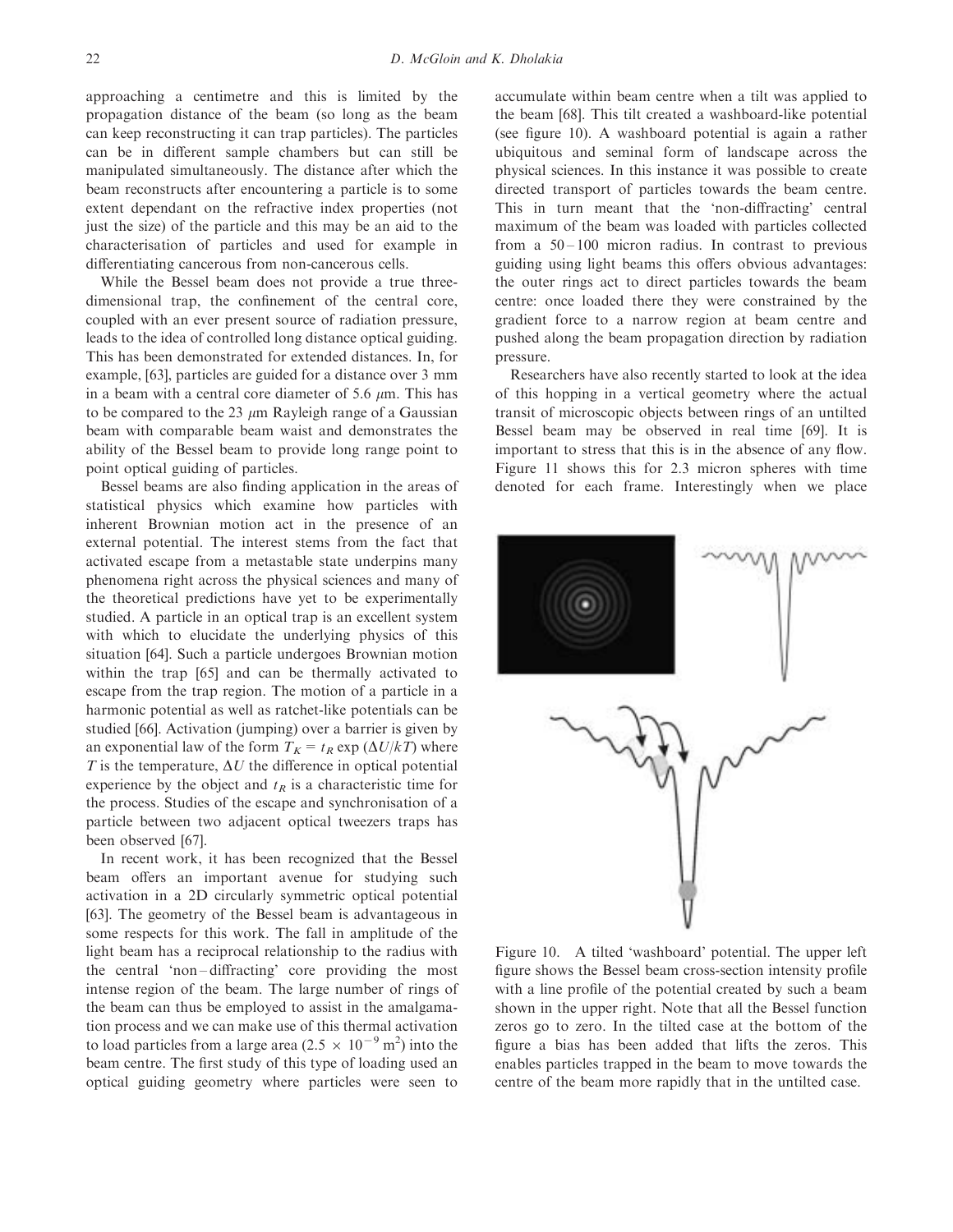

Figure 11. The amalgamation of 2.3 micron spheres in the centre of a Bessel beam due to the Brownian motion of the particles interacting with the optical potential of the beam. The frames are taken every 60 s.

particles of different sizes on the pattern they respond in a different manner. For example 5 micron spheres and 2.3 micron spheres behave differently. The smaller spheres may get 'locked' into the pattern and only slowly migrate towards beam centre whereas for this particular Bessel beam size the larger 5 micron spheres are too large to get locked into any ring but rather respond to the overlying  $1/r$ intensity gradient and migrate more rapidly towards beam centre. This is of interest for separation and sorting of microscopic objects in the absence of any flow.

# 3.2 Atom optics

The mechanical effects of light interactions with matter have led to a number of truly landmark results in the last decade. Laser cooling and trapping have come to the forefront of atomic physics and emerged as a powerful technique whose applicability is ever increasing. The increase in phase space density offered by laser cooling is the first step towards compression and cooling of atomic gases to achieve Bose – Einstein condensation [70]. Nowadays upwards of one hundred laboratories worldwide have laser cooling apparatus in place and there are upwards of forty BEC experiments in progress at the time of writing. Ultra-cold atomic gases have truly opened new vistas of both fundamental and applied science ranging from new studies of matter wave properties to ultra-stable atomic clocks. In tandem with this progress the field of atom optics has developed with the key goal to manipulate and control atoms in the manner that conventional optics does for laser light. Thus intense activity has centred upon the creation of 'atom optics components': mirrors, beamsplitters and guides for example. This can be achieved with optical or magnetic forces but optical forces have become rather attractive in recent years due in part to the recognition that they are state independent and thus more widely applicable [71]. Light can exert an optical dipole or gradient force on atoms that depends upon the detuning of the light frequency with respect to the appropriate resonant transition. Essentially this gradient force is analogous to the gradient force used in optical tweezers for microscopic particles. If the light is detuned above resonance the

atoms are repelled from the light intensity and thus hollow regions fully enclosed in two or three dimensions can be used for atom confinement. In the red-detuned (below resonance case) we have the atoms drawn towards the light intensity (just as in standard optical tweezers). Both forms of detuned light can result in both traps (dipole traps) or guides for atoms. This latter property can be used to transport atoms over large distances and the gradient force counteracts any tendency for the atomic ensemble to spread or disperse in space. Broadly speaking red detuned guides require higher power as they are usually operated far from resonance to obviate heating from the guide beam. Blue detuned guides require less power as they can be used very close to resonance as the atoms primarily reside well away from the beam and penetrate and interact with the light field relatively infrequently.

An area where Bessel beams have created significant interest in atom optics is a non-diffracting guide (see figure 12). The idea here is to confine the atoms within the central minimum of a high order Bessel light beam. The atoms may be channelled into the Bessel beam guide from a hollow Laguerre-Gaussian light mode. The important point is that the non-diffracting nature of the central region allows the atoms to be transported an extended distance without transverse spreading as would be the case for a normal hollow light beam. Figure 12 shows a potential geometry for coupling into a hollow Bessel beam. It is important to note that researchers have been able to transport atoms into hollow fibres that have dimensions of a few to tens of microns. This is useful for atom deposition and atom fibre interferometry. The Bessel beam offers an all-optical realization of a fibre guide. Also the central region of the Bessel beam can be of the order of the wavelength. Thus if we are able to couple a Bose – Einstein condensate into such a guide one may be able to allow the condensate to propagate in only a restricted number of modes that can eventually result in the observation of atomic speckle patterns.

Bessel beams can also be used for atomic dipole traps. Optical dipole traps have seen an immense resurgence of interest and application in the last few years. A translated optical dipole trap has been used to transport a BEC 30 cm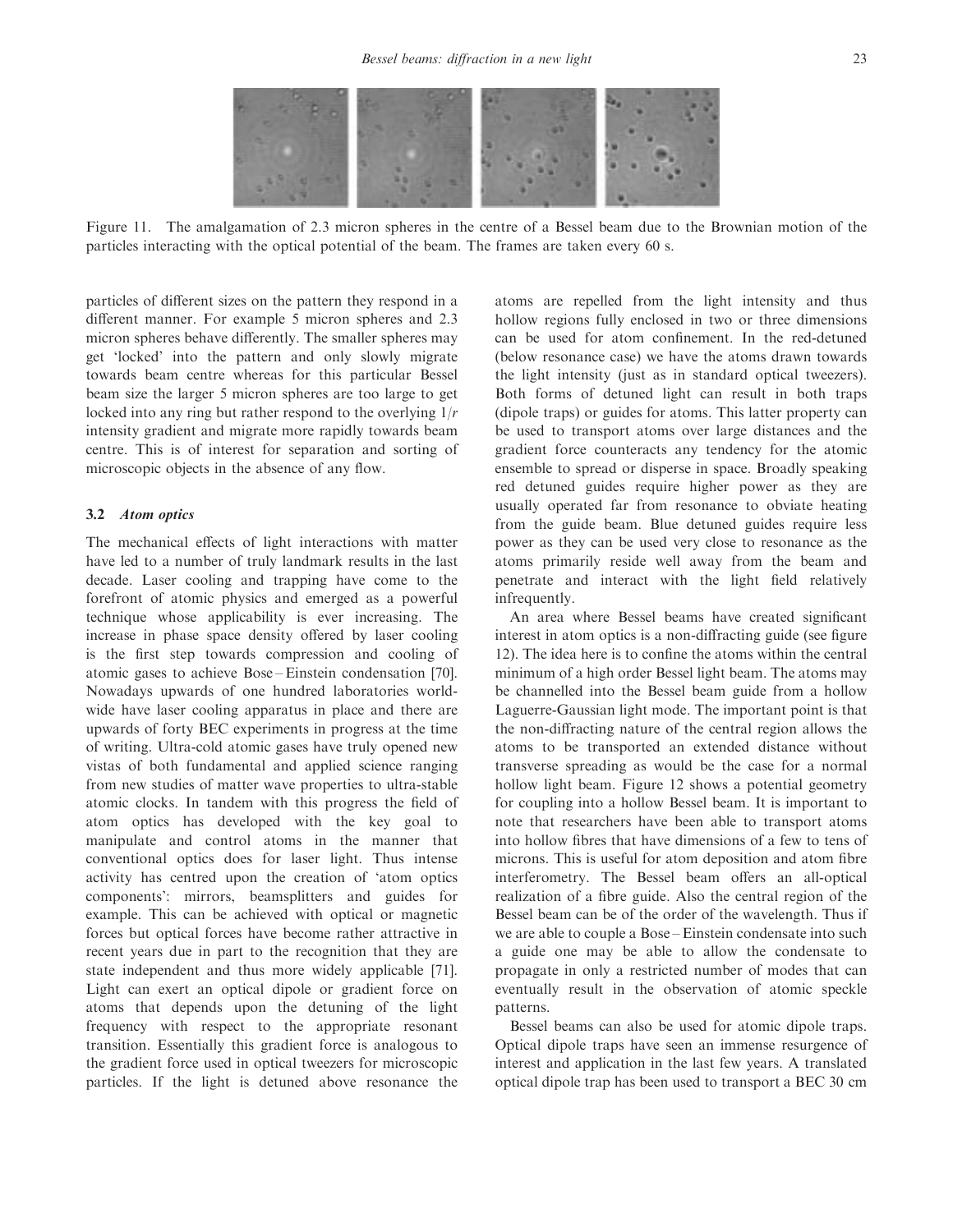

Figure 12. Bessel beams as atomic guides – a Laguerre-Gaussian beam is reflected off a mirror with a hole in it which allows an atom beam to enter the beam. The optical and atomic beams pass through an axion with an on-axis hole and the atoms are subsequently guided in the narrow Bessel beam guide.

[72, 73], a crossed beam dipole trap with variable potential depths can be used to instigate evaporative cooling directly [74] to BEC and such traps have been used recently to help achieve BEC in caesium [75]. The Bessel beam offers an interesting prospect for an atomic dipole trap. For a Gaussian beam we are restricted in that the Rayleigh range of the beam is proportional to the square of the beam waist, which thus links these two parameters. For an axicongenerated Bessel beam, however, we have independent control of the distance and size of the central maximum. In this example the opening angle of the axicon dictates the size directly of the central maximum of the beam whereas the incident beam diameter is related to the propagation distance of the Bessel beam. This allows us to create an optical dipole trap with a very large aspect ratio [76]. Low temperature Bose systems in 1D are currently the subject of intense interest as they may exhibit phenomena not seen in 2D or 3D. Notably if we consider the interparticle repulsive interaction in this region and then look at the typical parameters for the correlation length of the system versus mean interparticle separation we can violate the normal case of a weakly interacting system. The quantum gas then exhibits Fermi like properties [77] as wavefunction decreases at short interparticle distances. This is termed a Tonks gas of impenetrable bosons [78] and is a key current experimental goal in the field, which has only recently been realized [79].

Work by Okamoto has also considered using high-order Bessel beams for the focussing of cold atoms [80]. Here the use of a blue detuned first-order Bessel beam is proposed to write a guided beam of atoms, initially generated using a zeroth-order Bessel beam, down to spots of the order of 100 nm over distances of several millimetres.

#### 3.3 Non-linear optics

The idea of using a Bessel beam to enhance non-linear optical processes is an attractive one. In conventional Gaussian optics, perhaps the simplest non-linear process is that of single pass second harmonic generation (SHG). The first experimental work on this topic was carried out by Wulle and Herminghaus [81]. The phase-matching efficiency (a measure of the efficiency of the non-linear conversion process) was found to be dependent on the longitudinal wavevector of the Bessel beam (as one would expect). However this could be tuned by appropriately focusing the beam and thus, it was argued, that such beams can be considered as being light beams with a tuneable wavelength in such experiments. Wulle and Herminghaus suggested that Bessel beams could be used in conditions where traditionally it was difficult to phase match, for instance with new non-linear materials where normal temperature and angle phase matching conditions were not suitable.

An ideal plane wave can be frequency doubled, in the absence of depletion, with an efficiency that is proportional to the square of the beam intensity and to the length of the non-linear crystal. Thus by focusing down a Gaussian beam we can increase the efficiency; however, if we focus too tightly the beam divergence becomes very rapid and this leads to a decrease in the conversion efficiency. The solution would seem to lie in a beam which does not diverge, and it was this topic that Shinozaki et al. [82] turned their attention to in 1997. They compared the conversion efficiency of Gaussian and Bessel beams in bulk crystals with similar interaction lengths inside the crystal. They calculated that the Bessel beam was up to 48% more efficient than the Gaussian beam due to the increased intensity of the beam along the optical axis when compared to the Gaussian. Unfortunately Shinozaki et al. had used a somewhat simplified model for their approximation to a Bessel beam, which did not take into account the intensity variation along the beam axis of an experimentally realized beam or the full cross-section of the beam. Arlt et al. [83] addressed these points in their paper, carrying out an experimental comparison between Bessel and Gaussian beam second harmonic generation. Boyd and Kleinman [84] had examined the optimal Gaussian beam parameters for second harmonic generation and Arlt et al. found that the conversion efficiency was in fact less for the Bessel beam than for a Boyd – Kleinman focused Gaussian beam. Indeed they found that a Bessel beam can never exceed the conversion efficiency of a Boyd – Kleinman focused Gaussian of similar power, due to the fact that the power of the Bessel beam is distributed equally among its rings. Experimentally they made use of a holographically generated Bessel beam passing through an LBO crystal, and the experimental results were in good agreement with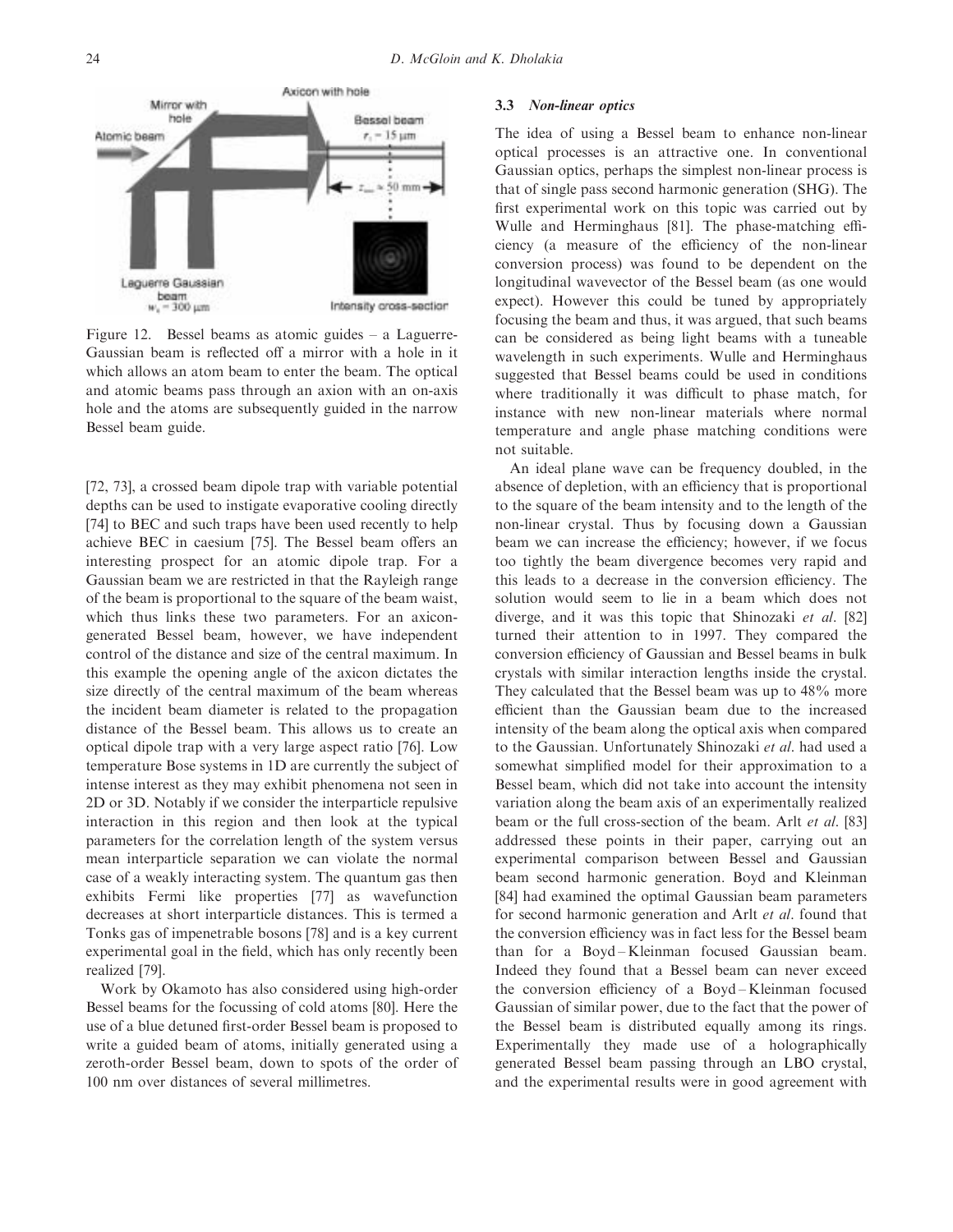their model. This work was confirmed by the later theoretical study of Magni [85] in which he showed that the optimal beam for second harmonic generation was in fact a beam made of a combination of Laguerre-Gaussian beams with a cross-section only marginally different than that of a Gaussian and this would only produce a 2% increase in conversion efficiency over an optimised Gaussian beam.

Further second harmonic experiments were carried out by Piskarskas et al. [86] in which non-colinear phase matching was demonstrated in PPKTP (periodically poled KTiOPO<sub>4</sub>) and by Jarutis et al. [87] in which the SHG of high-order Bessel beams was investigated.

The Bessel beam was also found wanting when used in pumping an optical parametric oscillator (OPO), a device which converts the pump field into lower energy signal and idler fields. An experiment was carried out by Gadonas et al. [88] that considered optical parametric generation which created two conical beams with differing polarisations. The use of OPOs pumped by Bessel beams was first considered, theoretically, by Belyi et al. [89]. The authors used an ideal Bessel beam in their models and showed that in this case the efficiency of the parametric generation was increased by using a Bessel beam instead of using a Gaussian beam. The first parametric oscillator device pumped using a Bessel beam was produced by Piskarskas et al. [90]. This was a device based on KTP and produced a characteristic output beam due to the non-colinear phase matching consisting of a ring beam surrounding a central spot. Binks and King [91] demonstrated the first periodically poled material based OPO pumped using a Bessel beam using PPLN (periodically poled lithium niobate) which produced a Gaussian signal beam. Binks and King went on to consider such a device in more detail [92], and showed that there was no practical advantage to pumping an OPO with a Bessel beam rather than a Gaussian beam. The Gaussian beam pumped device showed lower threshold characteristics and a better slope efficiency than the Bessel beam pumped device, while both had a similar threshold fluence.

Other wave-mixing effects have been investigated using Bessel beams, for instance the enhancement of photorefractive two-wave mixing [93], the creation of Bessel beams within the coherent anti-Stokes Raman scattering process [29], stimulated Raman scattering [94, 95], higher order stimulated Brillouin scattering (SBS) and third harmonic generation [96 – 101].

# 3.4 Pulsed Bessel beams

Following the seminal work of Durnin, Micelli and Eberly, [3] the work on Bessel light beams concentrated on monochromatic continuous wave realisations of such light fields. This is what we have concentrated upon in the discussion in this article. However laser light can also

propagate in a pulsed mode where in addition to spatial characteristics we have to consider the temporal behaviour of the light. Indeed mathematically there have been several solutions that are spatio-temporal invariant and offer interesting applications. Analogously to the monochromatic case, these are immune to spreading and retain their localisation in both space and time as they propagate. Applications of such a beam include optical communication and advanced imaging. In this section we briefly explore these light fields. It is to be noted that when we go to such broadband light considerations several publications have dealt with pseudo non-spreading functions. This includes focus wave modes, Bessel – Gauss pulses, electromagnetic bullets, slingshot pulses, and X waves, among others. The key point is all these solutions maintain their spatio-temporal characteristics as the pulse propagates in free space.

Obviously a key issue is the experimental realization of such beams and the monitoring of their evolution. Once such variant of the solution, the X pulse has attracted particular attention [102]. Its name derives essentially from the form of the spatio-temporal pulse when a snapshot is taken in space and time a pulse is obtained that resembles the letter X rotated about its horizontal axis (see figure 13). X pulses are known from acoustic [103, 104] and terahertz radiation regions. Such X waves are termed thus due to the X shaped intensity distribution over time and radius that they represent and are the result of interference of few-cycle wavepackets from ultrashort pulse light sources. The



Figure 13. Bessel X-wave – left panel simulated result; right panel experimental result (printed with permission from from [102]).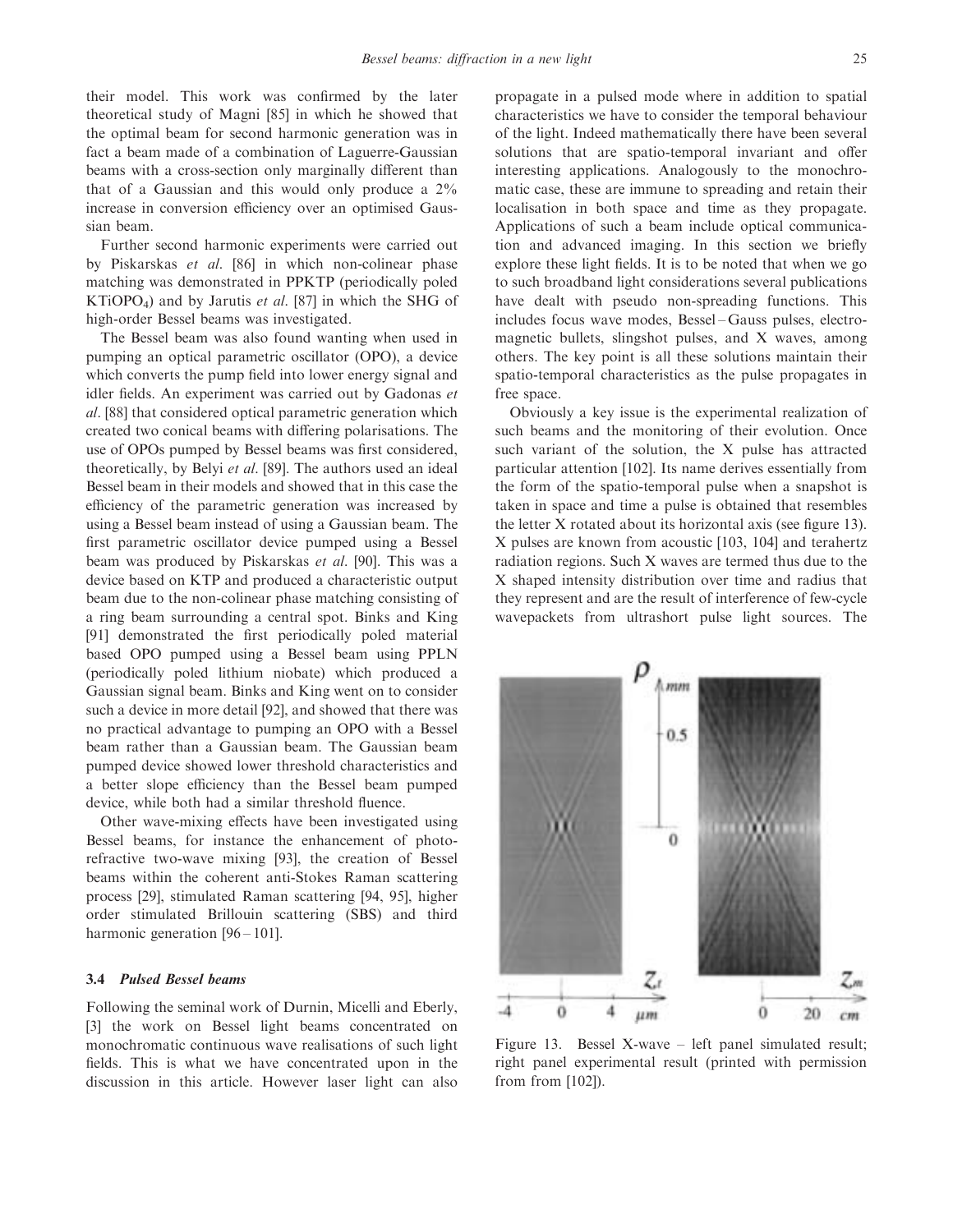transmission of such beams in dispersive media has also been considered [105].

In the acoustic region this beam has been of interest as a candidate for medical ultrasonic imaging. In the optical domain a restriction on generating such beams is primarily the extremely broad spectral content. The reduction in the temporal spread (in addition to the spatial spread) is very interesting in the short pulse region as it offers a scheme to overcome group velocity dispersion. Work has characterized optical X waves in free space [102]. To record the pulse a gate could be used but is not feasible at these ultrashort timescales. Instead a cross-correlation technique was employed using a reference wave. A key point about such ultrashort Bessel beams (BB) was utilized in this scheme: the conical wavevectors mean the beam exhibits superluminal propagation meaning it propagates at a different speed than a reference wave. The superluminal BB characteristics were recorded by Alexeev and co-workers in laser plasma [106]. Optical guiding of intense laser pulses in plasmas has generated attention due to key applications in X-ray generation and laser driven electron generation. Indeed the superluminal measurements were performed with ultrashort 70 fs pulses and three diagnostics used to verify the rapid plasma generation by the pulse. Notably the superluminal propagation of the group velocity has generated some debate but is not a violation of special relativity: by considering the energy flow of the beam (Poynting vector) and energy flow speed which is actually less than c. By consideration of the manner of formation of the Bessel beam (the interference of conical wavefronts) one finds that the constant phase intersection points will move faster than  $c$  but once again we re-iterate that the energy flow of the beam is sub-luminal.

The space time coupling in a Bessel beam has also been studied [107]. Here a variation in the spatial frequency spectrum and contrast in the intensity pattern as a function of pulse duration was recorded. At very short pulse durations ( $\sim$ 10 fs or less) a reduction in fringe contrast is expected due to the enhanced spectral content of the illuminating pulse. Grunwald and co-workers looked at micro-axicon arrays to generate femtosecond Bessel light beams and used pulses of duration  $10 - 30$  fs for their studies. The micro-axicon arrays were fabricated by vapour deposition of dielectric layers penetrating through shadow masks and using a scheme of planetary rotation of the substrate. Illuminating this array from an amplified Tisapphire laser system yielded multiple Bessel beams. Moving from the CW regime to pulses as short as 12.5 fs, the contrast and absolute intensity of the beam profile was altered. The reduction of pulse width was directly correlated to the increase in spectral bandwidth of the beam. Superposing several spectral components with a range in excess of 100 nm gave a spectral off-axis modulation which in turn resulted in a reduction in intensity and contrast of the outer fringes of the Bessel beam profile. Short pulse durations lead to time dependent geometry of the interference region. A reduced contribution of the interfering partial waves form adjacent (neighbouring) axicons was observed and a reduction in the axial extent of the Bessel zone.

Ultrashort Bessel beam have been studied in the context of laser plasmas. The coupling of intense laser pulses to plasmas is key to inertial confinement fusion, high harmonic generation, X-ray sources from laser plasmas and more elaborate laser based acceleration methods. These applications require laser pulses to propagate at high intensity above the ionisation threshold of the atoms. Within this self focusing processes are of relevance as here the light field can self-trap and propagate at high intensity over distances far in excess of the Rayleigh range. Bessel beams have been observed to exhibit resonant self-trapping correlated with an enhanced absorption [108]. The selftrapping of the Bessel beam in a self-generated plasma was recorded by integrating CCD camera images at the exit plane of the plasma channel.

A tubular plasma fibre has been generated by optical breakdown of a target using a Bessel beam of the fifth order generated by using a phase plate and axicon in tandem [109]. The insertion of the hollow Bessel beam in this instance caused the breakdown of the gas and the generation of the tubular plasma with a maximum electron density located radially away from the optical axis. The index of refraction of such a plasma decreases with radius implying we can utilize this as a waveguide for high intensity laser pulses. In the experiment, electron density was rapidly recorded in the high intensity regions of the beam well before any ion mass motion could have taken place. This results in plasma waveguides that have smaller effective core diameters than those produced through shock expansion. This is a key point in this study as obviating the need for hydrodynamic evolution to establish deep electron density profiles means that intense laser pulses of very small waist sizes can propagate.

#### 4. Conclusions and outlook

The idea of non-diffracting fields is an intriguing one and has attracted a large amount of work in the seventeen years or so since Durnin et al.'s original papers [1, 3]. Of course, as we have seen the Bessel beam has not been a universal success; in many areas the perceived advantages of propagation invariant beams turn out to be not quite as good as imagined when the experimentally realizable versions of such beams are applied to the problem at hand. The problem with the power being shared between the rings of the Bessel beam has also caused experimental difficulties and although this can usually be circumvented simply by increasing the overall power of the whole beam, this may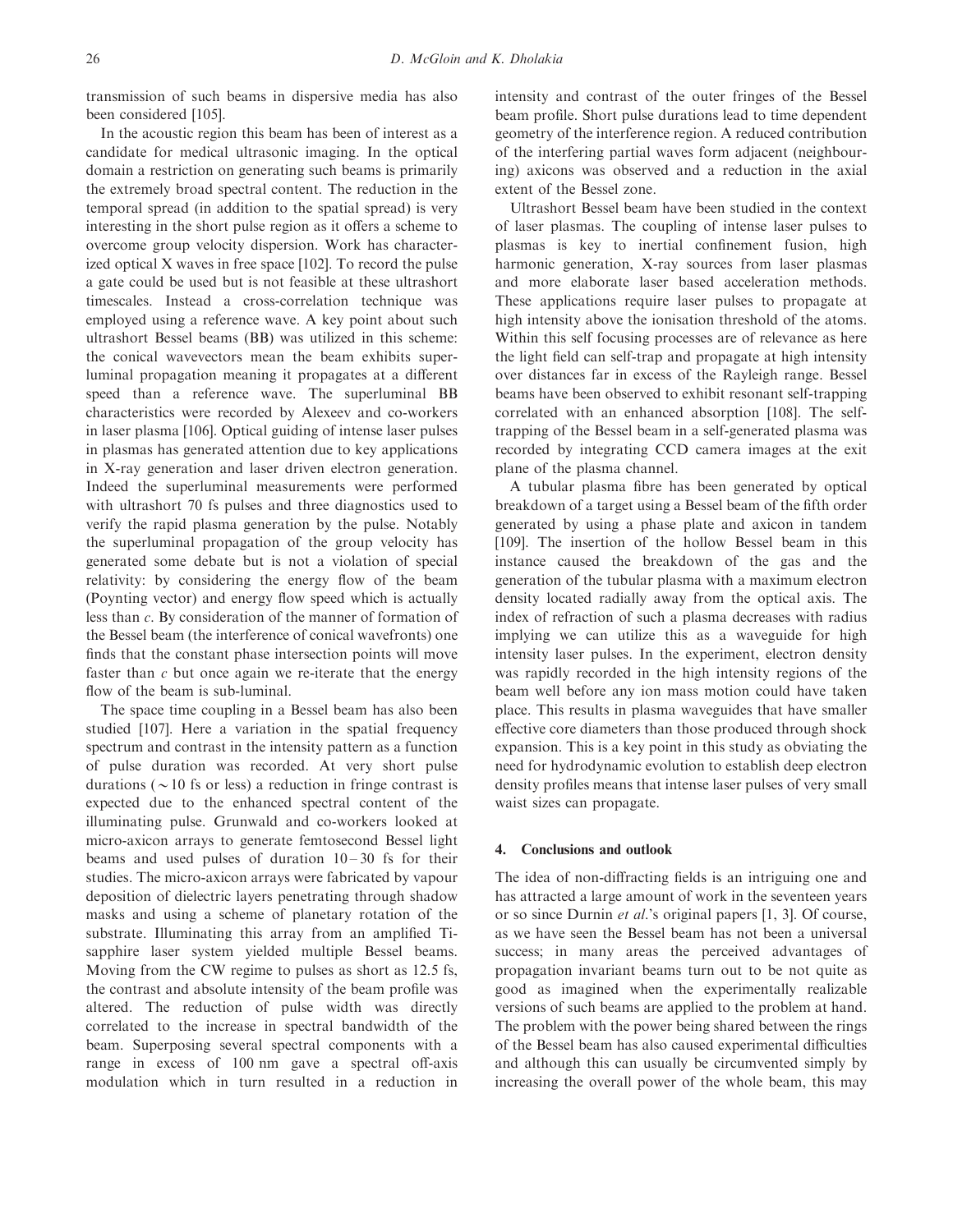not always be possible and may lead to other unwanted problems. The Bessel beam has had its successes, however. As we have seen the Bessel beam has extended the optical 'toolbox' in micromanipulation providing many techniques that are not possible using conventional Gaussian beams. In atom optics the theory seems sound, although the experiments have not yet been carried out, but unlike in other areas the practicalities of using quasi-Bessel beams seem good. There has been much detailed work on the properties of Bessel beams themselves and this work has provided a sound footing for the current crop of experimental work as well as that which is to come. As a result of the study of Bessel beams an improved knowledge of beam propagation and classes and properties of light beams has emerged. Perhaps the most intriguing areas of study are those looking at the motion of microscopic particles in optical potentials as well in the number of topics that involve the use of pulsed Bessel beams. There is plenty of work still to be done and the future looks healthy for the still controversial idea of a beam that does not diffract.

# Acknowledgments

DM gratefully acknowledges support from the Royal Society. KD acknowledges support from the UK's EPSRC. We thank P. Saari and W.M. Lee for allowing us to use their images. We also thank G.F. Milne for supplying figure 11 and the experimental data pertaining to it.

#### References

- [1] J. Durnin, J. Opt. Soc. Am. A-Opt. Image Sci. Vis. 4 651 654 (1987).
- [2] E.T. Whitaker, Math. Ann. 57 333 (1902). [3] J. Durnin, J.J. Miceli and J.H. Eberly, Phys. Rev. Lett. 58 1499 –
- 1501 (1987).
- [4] D. Debeer, S.R. Hartmann and R. Friedberg, Phys. Rev. Lett. 59  $2611 - 2611$  (1987).
- [5] J.E. Harvey and J.L. Forgham, Am J. Phys. 52 243 247 (1984).
- [6] J. Durnin, J.J. Miceli and J.H. Eberly, Phys. Rev. Lett. 59 2612 -2612 (1987).
- [7] P. Sprangle and B. Hafizi, Phys. Rev. Lett. 66 837 837 (1991).
- [8] J. Durnin, J.J. Miceli and J.H. Eberly, Phys. Rev. Lett. 66 838 838 (1991).
- [9] H.S. Lee, B.W. Stewart, K. Choi, et al. Phys. Rev. A 49 4922-4927 (1994).
- [10] R.P. MacDonald, S.A. Boothroyd, T. Okamoto, et al. Opt. Commun. 122 169-177 (1996).
- [11] Z. Bouchal, J. Wagner and M. Chlup, Opt. Commun. 151 207-211 (1998).
- [12] J. Durnin, J.J. Miceli and J.H. Eberly, Opt. Lett. 13 79 80 (1998).
- [13] Y. Lin, W. Seka, J.H. Eberly, et al. Appl. Opt. 31 2708 2713 (1992).
- [14] C.A. McQueen, J. Arlt and K. Dholakia, Am. J. Phys. 67 912-915 (1999).
- [15] J.H. McLeod, J. Opt. Soc. Am. 44 592 597 (1954).
- [16] G. Indebetouw, J. Opt. Soc. Am. A-Opt. Image Sci. Vis. 6 150 152 (1989).
- [17] A. Thaning, Z. Jaroszewicz and A.T. Friberg, Appl. Opt.  $429-17$ (2003).
- [18] Z. Bin and L. Zhu, Appl. Opt. 37 2563 2568 (1998).
- [19] T. Tanaka and S. Yamamoto, Opt. Commun. 184 113-118 (2000).
- [20] A. Vasara, J. Turunen and A.T. Friberg, J. Opt. Soc. Am. A-Opt. Image Sci. Vis. 6 1748 – 1754 (1989).
- [21] J.A. Davis, E. Carcole and D.M. Cottrell, Appl. Opt. 35 599 602 (1996).
- [22] J.A. Davis, E. Carcole and D.M. Cottrell, Appl. Opt. 35 593-598 (1996).
- [23] A.J. Cox and D.C. Dibble, J. Opt. Soc. Am. A-Opt. Image Sci. Vis. 9 282 – 286 (1992).
- [24] K. Uehara and H. Kikuchi, Appl. Phys. B 48 125-129 (1989).
- [25] S.M. Dutra and P.L. Knight, Opt. Commun. 117 256 261 (1995).
- [26] J. Rogel-Salazar, G.H.C. New and S. Chavez-Cerda, Opt. Commun. 190 117 – 122 (2001).
- [27] J.C. Gutierrez-Vega, R. Rodriguez-Masegosa and S.J. Chavez-Cerda, J. Opt. Soc. Am. A-Opt. Image Sci. Vis. 20 2113 – 2122 (2003).
- [28] C.L. Tsangaris, G.H.C. New and J. Rogel-Salazar, Opt. Commun. 223 233 – 238 (2003).
- [29] P. Muys and E. Vandamme, Appl. Opt. 41 6375 6379 (2002).
- [30] A.N. Khilo, E.G. Katranji and A.A. Ryzhevich, J. Opt. Soc. Am. A-Opt. Image Sci. Vis. 18 1986 – 1992 (2001).
- [31] J.C. Gutierrez-Vega, M.D. Iturbe-Castillo and S. Chavez-Cerda, Opt. Lett. 25 1493 – 1495 (2000).
- [32] J.C. Gutierrez-Vega, M.D. Iturbe-Castillo, G.A. Ramirez, et al. Opt. Commun. 195, 35 – 40 (2001).
- [33] S. Chavez-Cerda, M.J. Padgett, I. Allison, et al., J. Opt. B-Quantum Semicl. Opt. 4 S52-S57 (2002).
- [34] M.A. Bandres, J.C. Gutierrez-Vega and S. Chavez-Cerda, Opt. Lett. 29 44 – 46 (2004).
- [35] C. Paterson and R. Smith, Opt. Commun. 124 121 130 (1996).
- [36] J. Arlt and K. Dholakia, Opt. Commun. 177 297 301 (2000).
- [37] N.E. Andreev, S.S. Bychkov, V.V. Kotlyar, et al. Kvantovaya Elektron. 23 130 - 134 (1996).
- [38] T.A. King, W. Hogervorst, N.S. Kazak, et al. Opt. Commun. 187  $407 - 414(2001)$
- [39] D. McGloin, V. Garces-Chavez and K. Dholakia, Opt. Lett. 28 657 659 (2003).
- [40] S. Orlov, K. Regelskis, V. Smilgevicius, et al. Opt. Commun. 209  $155 - 165$  (2002).
- [41] L. Allen, S.M. Barnett and M.J. Padgett, Orbital Angular Momentum (Institute of Physics Publishing, Bristol, 2003).
- [42] M.R. Dennis, New J. Phys. **5** 134 (2003).
- [43] I.D. Maleev and G.A. Swartzlander, J. Opt. Soc. Am. B-Opt. Phys. 20 1169 – 1176 (2003).
- [44] S. Orlov, K. Regelskis, V. Smilgevicius, et al. Opt. Commun. 215 1–9 (2003).
- [45] G. Molina-Terriza, J. Recolons and L. Torner, Opt. Lett. 25 1135 1137 (2000).
- [46] U.T. Schwarz, S. Sogomonian and M. Maier, Opt. Commun. 208 255 – 262 (2002).
- [47] Z. Bouchal, Opt. Commun. 210 155 164 (2002).
- [48] V. Garces-Chavez, D. McGloin, M.D. Summers, et al. J. Opt. A-Pure Appl. Opt. 6 S235 – S238 (2004).
- [49] S.H. Tao, W.M. Lee and X.C. Yuan, Appl. Opt. 43 122 126 (2004).
- [50] S. Chavez-Cerda, J. Mod. Opt. 46 923 930 (1999).
- [51] C. Paterson and R. Smith, Opt. Commun. **124** 131 140 (1996).
- [52] Z. Bouchal, Opt. Lett. **27** 1376 1378 (2002).
- [53] J. Lautanen, V. Kettunen, P. Laakkonen, et al. J. Opt. Soc. Am. A-Opt. Image Sci. Vis. 17 2208 – 2215 (2000).
- [54] Z. Jaroszewicz, A. Kolodziejczyk, A. Kujawski, et al. Opt. Lett. 21 839 – 841 (1996).
- [55] S. Chavez-Cerda, E. Tepichin, M.A. Meneses-Nava, et al. Opt. Express 3 524 – 529 (1998).